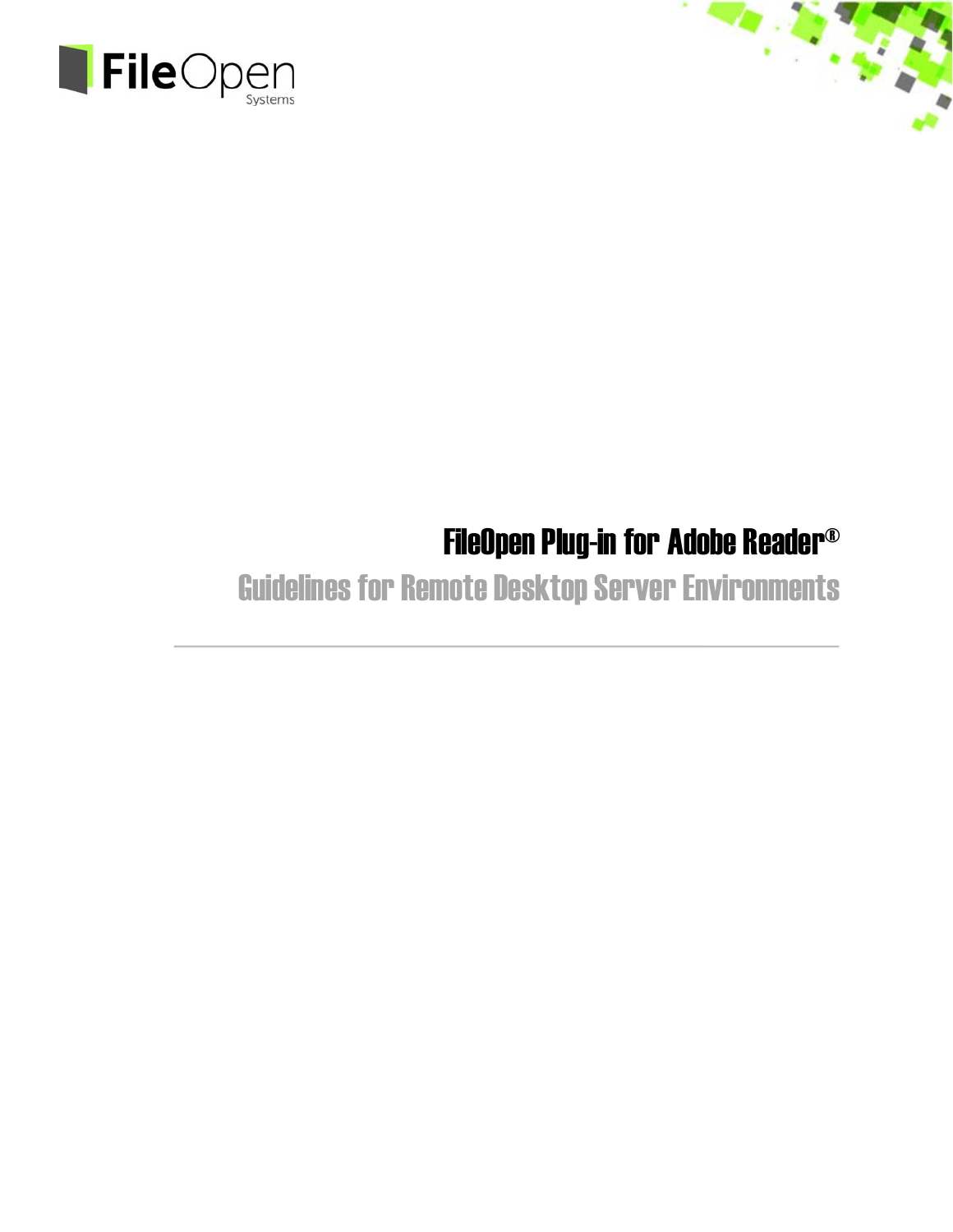The content of this manual is for informational use only, is subject to change without notice, and should not be construed as a commitment on the part of FileOpen Systems Inc. which assumes no responsibility or liability for errors or inaccuracies that may appear in this document.

No part of this publication may be reproduced, transmitted, stored in a retrieval system, nor translated into any human or computer language, in any form or by any means, electronic, mechanical, magnetic, optical, chemical, manual or otherwise, without the prior written consent of the copyright owner, FileOpen Systems Inc., 1010 Fair Ave, Suite A, Santa Cruz CA 95060. The copyrighted software that accompanies this manual is licensed to the end user for use only in strict accordance with the End User License Agreement, which the Licensee should read carefully before commencing use of the software.

Adobe™ and Acrobat™ are registered trademarks of Adobe Systems Inc.

Macintosh is a registered trademark of Apple Computer, Inc.

Microsoft is a registered trademark, and MS‐DOS and Windows are trademarks of Microsoft Corporation.

All other trademarks are owned by their respective claimants.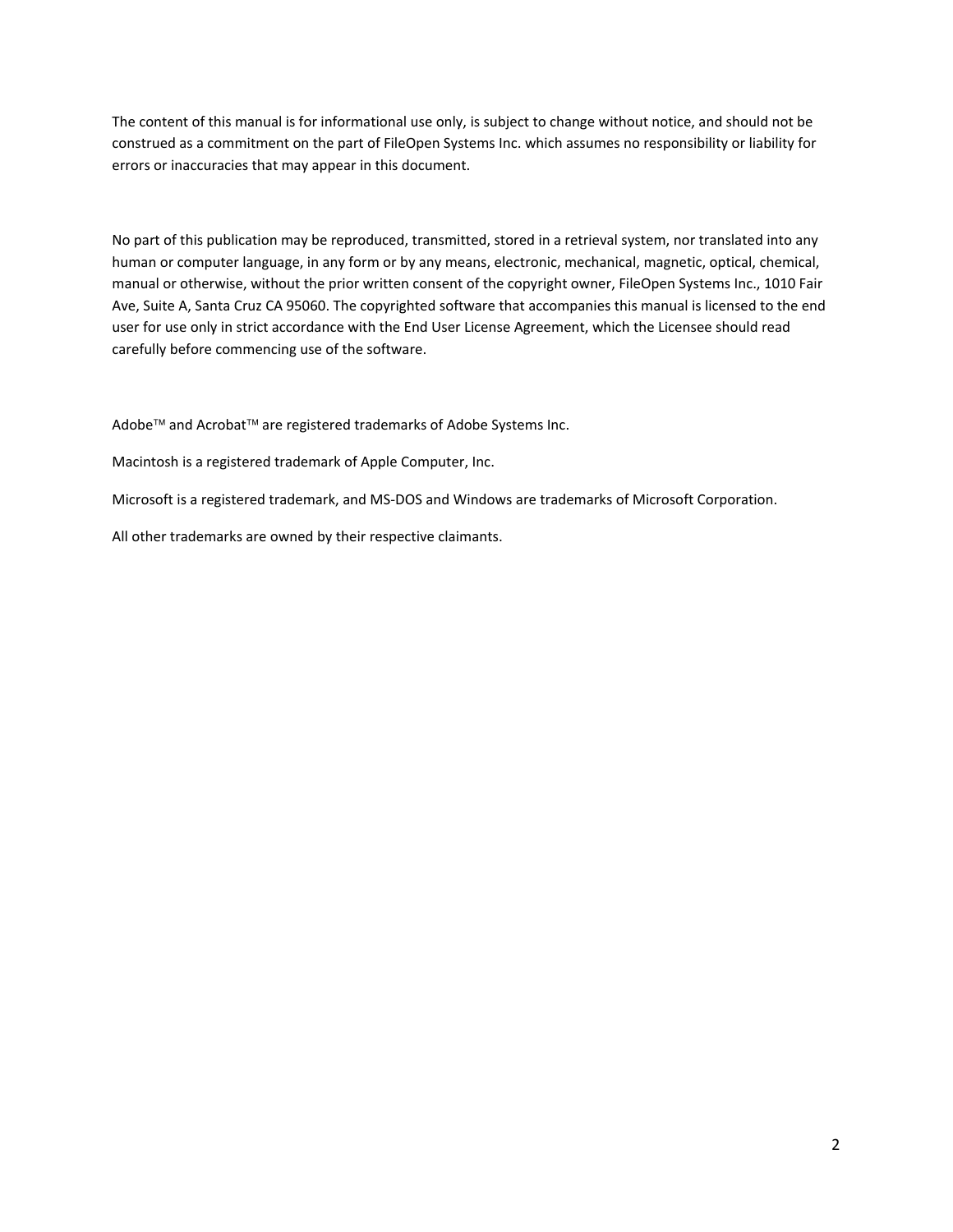## FileOpen Plug‐in Guidelines for Remote Desktop Server Environments

These are the general guidelines for using FileOpen plug‐ins in remote desktop server environments such as Citrix or Windows Terminal Server:

First, you need a version that will work in remote desktop environments. This means you need **version B928 or higher** installers currently available from http://plugin.fileopen.com/all.aspx. Only these have a necessary bug fix for running in remote desktop environments like Citrix and Windows Terminal Server.

An alternative to B928+ would be this much older version **B879** from http://fo.pn/879. Drawbacks tothis version include:

- It is best used with version 9 or lower of Acrobat and Reader. Adobe Reader X (aka 10) requires disabling Protected mode at **Edit>Preferences>General>Enable Protected Mode at startup.**
- It will not support Adobe Reader XI (aka 11) at all if/when upgrade time comes.
- Publishers have the ability to restrict which client version may view their document; this version may fall below a given publisher's threshold.
- It cannot cope with PDF files that contain the PDF version 1.5 object known as a *streamed xref*. You will have to test documents from your publishers to verify that B879 will work.

The B928+ plug‐ins require a companion process called the **FileOpenBroker** to run **per user, launching at user login time**. The plug‐in installer attempts to make that happen by writing to the registry at HKEY\_LOCAL\_MACHINE\SOFTWARE\Microsoft\Windows\CurrentVersion\Run

If this registry write by the installer is suppressed by site‐local policies then you will need to configure your systems to launch the FileOpenBroker[32 or 64].exe process at login time. Because Citrix has its own way of configuring for this, the Citrix-driven launch may be the more elegant solution given the environment. Windows Terminal Server users may find that adding the necessary value to HKEY\_CURRENT\_USER\SOFTWARE\Microsoft\Windows\CurrentVersion\Run when setting up user accounts works instead. But the installer has no way of knowing the specific requirements for all systems, so it just does what it can.

Again, the means by which FileOpenBroker[32|64].exe is launched is not important; only the fact that it is running, one instance for each logged-in user, is important. The B928 plug-ins also require that a Windows service named **FileOpenManager** to have been installed. Your site policies must allow this for the installer. Otherwise you will have to use B879 + Adobe Reader 10 or lower.